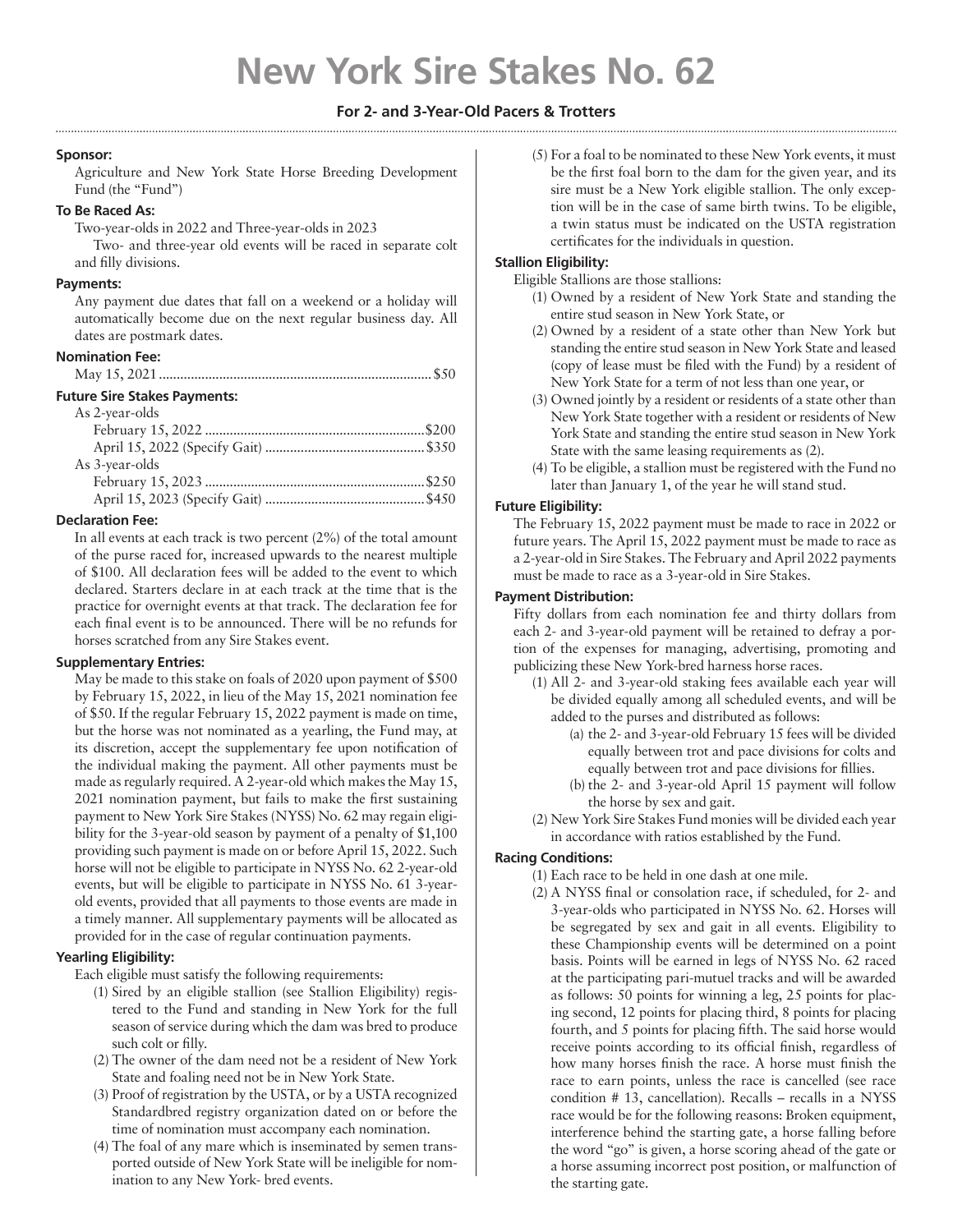- (3) All Sire Stakes events at each sex, age and gait shall be limited to as many starters as can be drawn to post in the first tier. Trailers will not be permitted to start in any New York Sire Stakes event. (Trailers are permitted to start at county fair events.) All owner entries must be split into different divisions for all Sire Stakes, if possible. No more than two entries from a common owner will be permitted in the same final or consolation, if scheduled. If an owner is affected by this condition, eligibility will be determined for those horses, with three or more starts, on highest points earned. Any horse that changes owner within 30 days before the date of entry (draw date) for NYSS final or consolations, if scheduled, must get those changes approved by the Fund or its designee to be able to race in the finals or consolations.
- (4) Sire Stakes races will be divided into divisions in a manner that ensures fields of equal size. When the number of horses entered into an event does not divide equally, the fields will not vary in size by more than one horse.
- (5) In the event of a dead heat for any position in any leg of NYSS No. 62, points will be split evenly between the horses involved. In the event of a tie for the last entry in the final or consolation, if scheduled, the judges shall draw by lot from among the horses tied in the point standings to determine the final entry.
- (6) All horses must enter the finals to race in either the finals or consolations. Consolations may be subject to race at a different venue on a different date. Horses must start in at least three legs to be eligible to the final or consolation race if scheduled (unless removed due to owner conflict as provided in 3 above). Judges official order of finish (points) will be used in determining eligibility to the finals or consolation race if scheduled. The top eight (or nine on a 5/8s or larger track) horses entered will race in the finals. The next eight (nine) horses will make up the consolation. Should there not be enough entries in the box with at least three starts to fill the finals race, the highest point earner which has entered with two starts shall be selected, etc. until there are enough entries to fill the first tier with horses that started in at least one New York Sire Stakes leg. There must be at least 4 horses entered in the consolations, however if there are four horses, the purse may be prorated based on the number of horses entered, unless reduced pursuant to 6 above, at the Fund's discretion. There shall be no consolation race scheduled if less than 4 horses are entered.
- (7) All final and consolation races, if scheduled, will race for an announced purse to be determined by the Fund.
- (8) No horse is eligible to declare in a NYSS event unless it meets the following:
	- a) at least one charted satisfactory performance line within 45 days of declaration that meets the following qualifying time standards for its age and gait:

**1/2- and 5/8-mile Tracks 7/8-mile or larger Tracks** 

| Pacers | $2 \text{ YO } 2:03$                               | Pacers          | 2 YO 2:01 |  |
|--------|----------------------------------------------------|-----------------|-----------|--|
|        | 3 YO 2:00                                          |                 | 3 YO 1:58 |  |
|        | Trotters $2 \text{ YO } 2:07$                      | <b>Trotters</b> | 2 YO 2:05 |  |
|        | 3 YO 2:05                                          |                 | 3 YO 2:03 |  |
|        | Add 7 seconds to the times above to get a mile and |                 |           |  |

Add 7 seconds to the times above to get a mile and 1/16 mile equivalent. Charted track allowances may be used to meet the time standards.

b) and, the horse must not have consecutive breaks in its last two charted performance lines. If the horse does have two consecutive breaks, the horse must requalify and show a satisfactory charted performance line in the pertinent NYSS qualifying time, without a break, before being entered in a NYSS event. If the break

was an equipment break or caused by interference, (ix) or driver caused the break, (dx), the break will not be counted against the horse. Also, any horse with one break that has been declared in before its second consecutive break will continue to be eligible to that declared event. Eligibility to subsequent events will be determined by a satisfactory performance, without a break, in said NYSS event. Officially charted workouts before the judges will not be allowed as a satisfactory charted line.

- (9) Paddock time for the arrival of horses is one hour before the scheduled post time (excluding horses receiving lasix). Any trainer with a horse that is late to the paddock for a bona fide reason must contact the presiding judge before paddock time and receive permission to be late. In any event, the horse must be in the paddock at least 30 minutes before the scheduled post time of that race, or the horse shall be scratched by the presiding judge.
- **(10) Race Day Testing:** All horses competing in any NYSS No. 61 event will be subject to race day testing for impermissible administration of a drug or other substance to the horse. The testing may also include total carbon dioxide testing (TCO2). Such tests may be administered on a pre- or postrace basis. In the instance of a post-race test, the horse being tested must stand at rest for a minimum of one hour after such horse has raced. Blood samples shall be obtained from each horse tested by a veterinarian or technician licensed by New York State to perform such tasks. Failure to present a horse for testing may be cause for forfeiture of purse earnings. The testing shall be performed in a laboratory approved by the Fund. Samples shall be taken in accordance with the procedures found in 9 NYCRR 4120.17(b), and for the purposes of this condition, all references to the "Commission" in that rule shall be considered references to the Fund. Prohibited substances include those substances listed in 9 NYCRR 4120.17(c), and for the purposes of this condition, all references to the "Commission" in that rule shall be considered references to the Fund.

When a horse tests positive for an impermissible substance and/or the TCO2 blood level, based upon the above criteria, equals or exceeds thirty-seven (37) millimoles per liter, or thirty-nine (39) millimoles per liter for horses administered furosemide (Lasix), the following penalties shall be incurred:

- (a) Said horse shall be disqualified from any purse winnings in the race in question and said purse monies shall be redistributed.
- (b) Said horse shall be disqualified from participation in any New York Sire Stakes event, including the final and consolation, should there be one, for a period of sixty (60) days from the day of violation.
- (c) Said horse shall be disqualified from participation in any event sponsored by the Fund, including State and County Fair races for the duration of the penalty. The New York State Gaming Commission (NYSGC) has regulatory authority over all pari-mutuel horse races in New York State. In any case of disparity between rules, the latest rules of NYSGC shall prevail.
- **(11) Out-of-Competition Testing:** Any person who participates in the New York Sire Stakes shall be deemed to have given consent to submit their horse or horses to out-of-competition testing. Under such consent, the Fund may at a reasonable time on any date take blood, urine or other biologic samples from a horse that is entered to compete in the New York Sire Stakes in order to enhance the ability of the Fund to detect